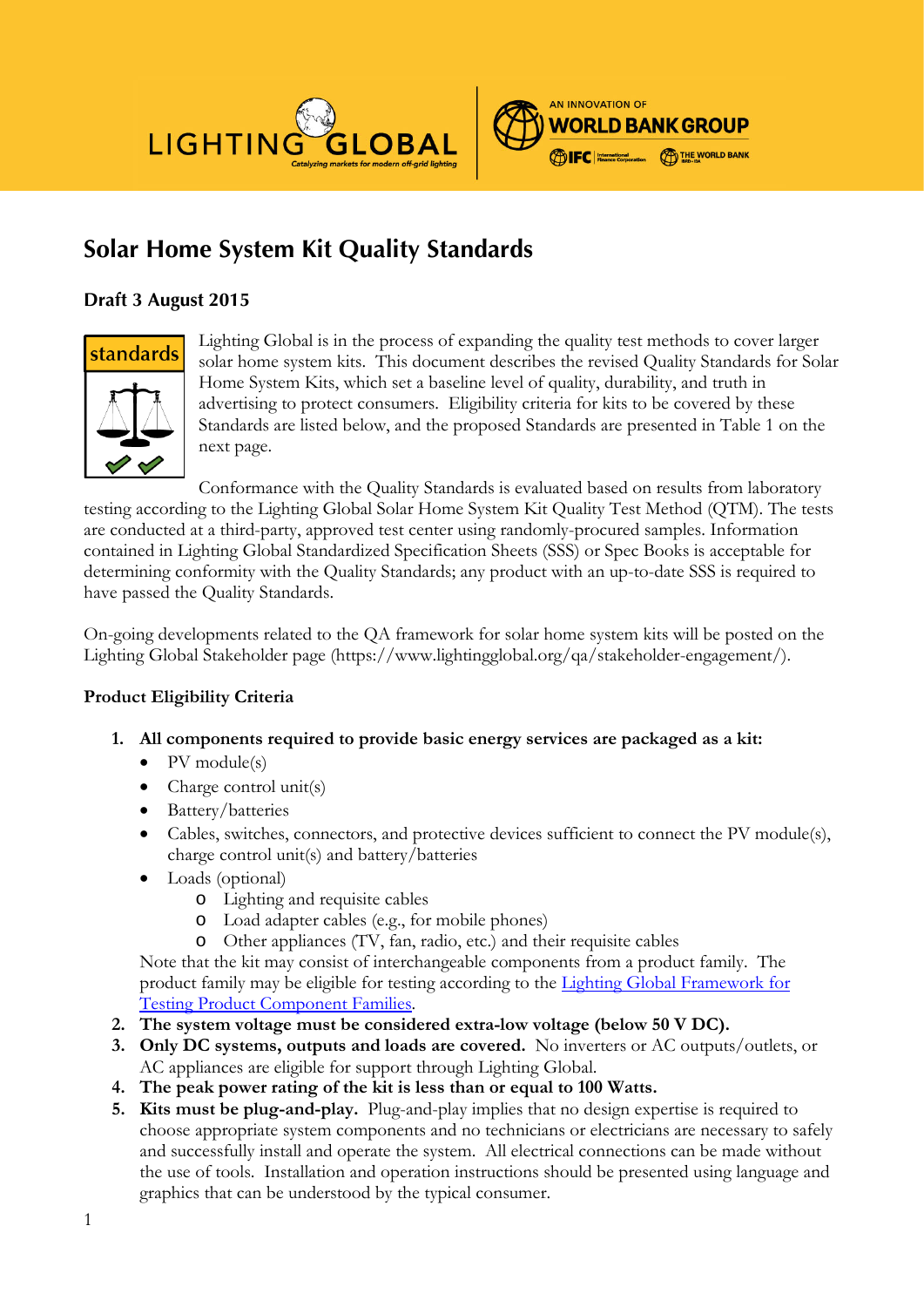| Category <sup>a</sup>            | Metric                                                                           | <b>Quality Standard</b>                                                                                                                                                                                                                                                                                                                                                                                                                                                                                                    |  |  |
|----------------------------------|----------------------------------------------------------------------------------|----------------------------------------------------------------------------------------------------------------------------------------------------------------------------------------------------------------------------------------------------------------------------------------------------------------------------------------------------------------------------------------------------------------------------------------------------------------------------------------------------------------------------|--|--|
| Truth<br>In<br>Advertising       | Manufacturer                                                                     | Accurately specified                                                                                                                                                                                                                                                                                                                                                                                                                                                                                                       |  |  |
|                                  | Product Name &<br>Model #                                                        | Accurately specified                                                                                                                                                                                                                                                                                                                                                                                                                                                                                                       |  |  |
|                                  | Performance Claims: Light<br>Output, Run Time,<br>Appliance Power<br>Consumption | If reported, accurately specified <sup>b</sup>                                                                                                                                                                                                                                                                                                                                                                                                                                                                             |  |  |
|                                  | Lamp Type, PV Power,<br>Battery Capacity, Charger<br>Rating, Other Aspects       | If reported, accurately specified <sup>b</sup>                                                                                                                                                                                                                                                                                                                                                                                                                                                                             |  |  |
|                                  | Ports                                                                            | Port voltage and current specifications, if provided, must be<br>accurate. Included appliances must function. Power output of port<br>must be sufficient to power appliances that are advertised but not                                                                                                                                                                                                                                                                                                                   |  |  |
|                                  |                                                                                  | included. Specific guidelines for USB and 12-V ports are below. <sup>c</sup>                                                                                                                                                                                                                                                                                                                                                                                                                                               |  |  |
|                                  | Functionality                                                                    | All advertised features must be functional. Any description of the<br>product that appears on the packaging, inside the package and in any<br>other medium (internet, etc.) should be truthful and accurate. No<br>statements should mislead buyers or end users about the features or<br>utility of the product. Any user interfaces (charge indicators, SOC<br>estimates, etc.) must be accurate.                                                                                                                        |  |  |
| Lumen<br>Maintenance             | Lumen Maintenance at 2,000<br>Hours                                              | Average relative light output of 4 samples $\geq 90\%$ of initial light<br>output at 2,000 hours, with only one sample allowed to fall below<br>85% OR All samples maintain $\geq$ 95% of light output at 1,000<br>hours.                                                                                                                                                                                                                                                                                                  |  |  |
| Health and                       | Circuit and Overload<br>Protection                                               | The system must pass an overcurrent and an overload protection<br>test. Products must include a current limiting mechanism to prevent<br>irreversible damage to the system. The mechanism must be easily<br>resettable or replaceable by the user, or must automatically reset. If<br>replaceable fuses are used for circuit protection, sizes must be<br>labeled on the device and listed in the user manual, and, if fuses are<br>replaceable by the user, at least one spare fuse must be included with<br>the product. |  |  |
| <b>Safety</b>                    | <b>AC-DC Charger Safety</b>                                                      | Any included AC-DC charger carries approval from a<br>recognized consumer electronics safety certification organization. <sup>d</sup>                                                                                                                                                                                                                                                                                                                                                                                      |  |  |
|                                  | Wiring and Connector Safety                                                      | Wires, cables and connectors must be appropriately sized for the<br>expected current and voltage.                                                                                                                                                                                                                                                                                                                                                                                                                          |  |  |
|                                  | Hazardous<br>Substances Ban                                                      | No battery may contain cadmium or mercury at levels greater than<br>trace amounts $(<0.0005\%$ Hg and $<0.002\%$ Cd by weight in<br>accordance with the EU Battery Directive).                                                                                                                                                                                                                                                                                                                                             |  |  |
| <b>Battery</b>                   | Replaceability                                                                   | Batteries must be field replaceable. Tamper-evident enclosures are<br>permitted, though tamper-proof enclosures are not. <sup>e</sup>                                                                                                                                                                                                                                                                                                                                                                                      |  |  |
|                                  | <b>Battery Protection</b>                                                        | All 4 samples are protected by an appropriate charge controller that<br>prolongs battery life and protects the safety of the user. <sup>f</sup> Lithium<br>batteries must additionally carry UN 38.3 certification and have<br>overcharge protection for individual cells or sets of parallel-<br>connected cells.                                                                                                                                                                                                         |  |  |
|                                  | <b>Battery Durability</b>                                                        | The average capacity loss of 4 samples must not exceed 25% and<br>only one sample may have a capacity loss greater than 35% following<br>the battery durability storage test. <sup>8</sup>                                                                                                                                                                                                                                                                                                                                 |  |  |
| <b>Quality</b> and<br>Durability | PV Overvoltage Protection                                                        | If the battery is disconnected, the system must not be damaged and<br>PV open-circuit voltage must not be present on load terminals.                                                                                                                                                                                                                                                                                                                                                                                       |  |  |

**Table 1. Solar Home System Kit Quality Standards**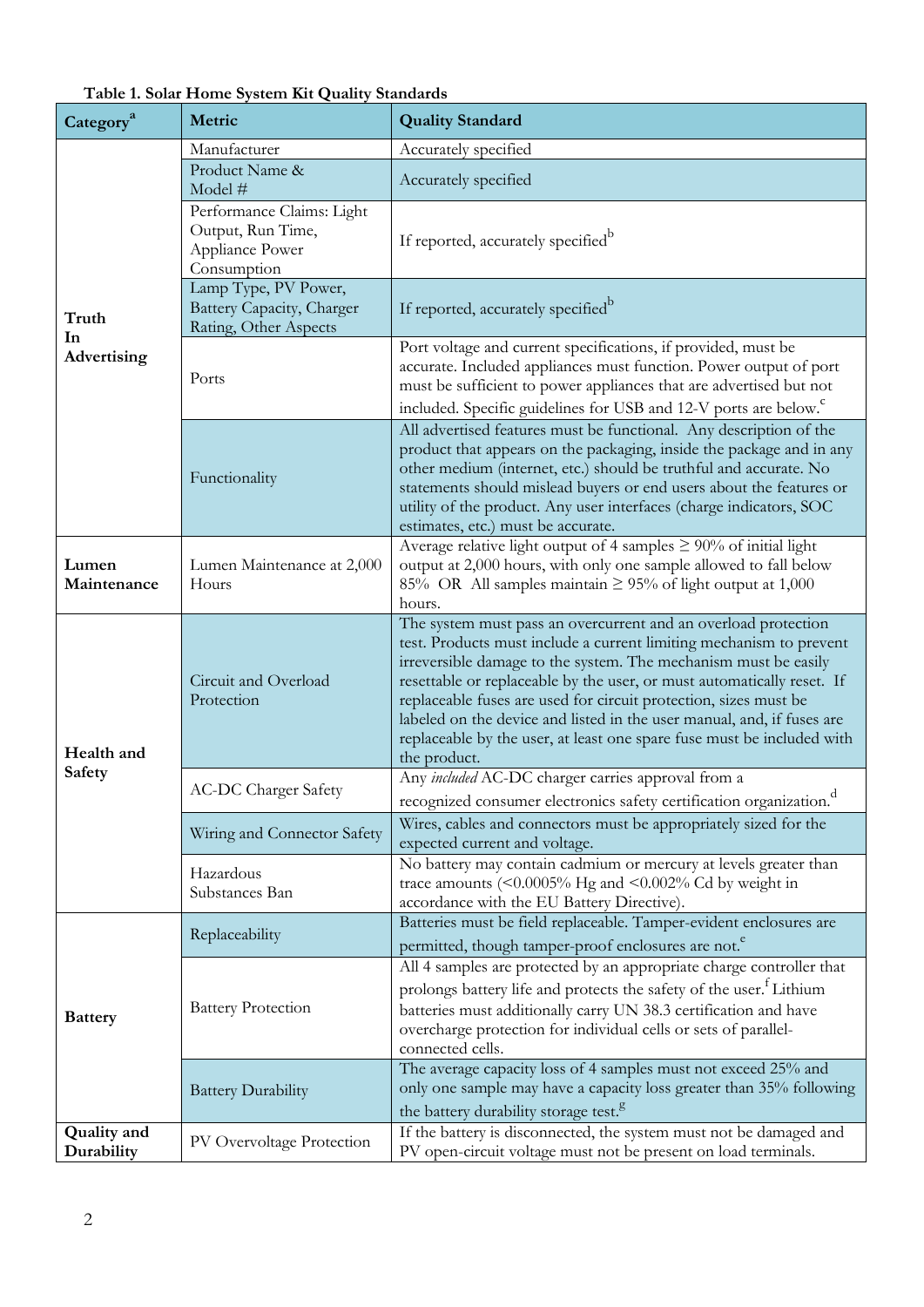| Category <sup>a</sup>   | Metric                                                                                                   | <b>Quality Standard</b>                                                                                                                                                                                                                                                                                                                                                                                                       |                                                                                                                     |  |
|-------------------------|----------------------------------------------------------------------------------------------------------|-------------------------------------------------------------------------------------------------------------------------------------------------------------------------------------------------------------------------------------------------------------------------------------------------------------------------------------------------------------------------------------------------------------------------------|---------------------------------------------------------------------------------------------------------------------|--|
|                         | Miswiring Protection                                                                                     | The user interface should be designed to minimize the likelihood of<br>making improper connections. If improper or reversed connections<br>can easily be made, they should cause no damage.                                                                                                                                                                                                                                   |                                                                                                                     |  |
|                         | Physical Ingress Protection<br>(for components containing<br>electronics or electrical<br>connections)   | Fixed<br>Outdoor<br>Components<br>All PV                                                                                                                                                                                                                                                                                                                                                                                      | IP5x                                                                                                                |  |
|                         |                                                                                                          | Modules<br>All Other                                                                                                                                                                                                                                                                                                                                                                                                          | IP3x                                                                                                                |  |
|                         | Water Protection <sup>h</sup><br>(for components containing<br>electronics or electrical<br>connections) | Components<br>Fixed<br>Outdoor                                                                                                                                                                                                                                                                                                                                                                                                | IP2x<br>Permanent outdoor exposure:                                                                                 |  |
|                         |                                                                                                          | Components<br>All PV                                                                                                                                                                                                                                                                                                                                                                                                          | IPx5 OR IPx3 AND circuit protection<br>Outdoor rooftop installation:                                                |  |
|                         |                                                                                                          | Modules<br>Portable<br>Integrated                                                                                                                                                                                                                                                                                                                                                                                             | Modified IPx4 OR circuit protection<br>Frequent rain:<br>IPx3 OR technical equivalent OR IPx1/equivalent            |  |
|                         |                                                                                                          | Components<br>Portable<br>Separate<br>Components                                                                                                                                                                                                                                                                                                                                                                              | + warning label<br>Occasional rain:<br>IPx1 OR technical equivalent OR with warning<br>label                        |  |
| <b>Quality</b> and      |                                                                                                          | <b>Fixed Indoor</b><br>Components                                                                                                                                                                                                                                                                                                                                                                                             | No requirement                                                                                                      |  |
| Durability<br>continued | Drop Test                                                                                                | Portable<br>components                                                                                                                                                                                                                                                                                                                                                                                                        | All 4 samples are functional after drop test (1 m<br>onto concrete); none result in dangerous failures <sup>1</sup> |  |
|                         |                                                                                                          | Fixed Indoor<br>and Outdoor<br>Components                                                                                                                                                                                                                                                                                                                                                                                     | No requirement                                                                                                      |  |
|                         | Soldering and Electronics<br>Quality                                                                     | All 4 samples of system and any included appliances must pass a<br>soldering, electronics and assembly inspection.                                                                                                                                                                                                                                                                                                            |                                                                                                                     |  |
|                         | Switch, Gooseneck, Moving<br>Part, and Connector<br>Durability                                           | Mechanisms<br>expected to be<br>used regularly                                                                                                                                                                                                                                                                                                                                                                                | All 4 samples are functional after 1000 cycles                                                                      |  |
|                         |                                                                                                          | Mechanisms<br>expected to be<br>used primarily<br>during installation                                                                                                                                                                                                                                                                                                                                                         | All 4 samples are functional after 100 cycles                                                                       |  |
|                         | Strain Relief                                                                                            | All cables on 4 samples must pass a strain relief test.                                                                                                                                                                                                                                                                                                                                                                       |                                                                                                                     |  |
|                         | Cable Specifications                                                                                     | Cables must be at least 3 m long when connecting a "fixed indoor"<br>or "portable separate" component to the PV module or any other<br>fixed outdoor component Otherwise, components will be<br>considered "fixed outdoor" or "portable integrated."                                                                                                                                                                          |                                                                                                                     |  |
|                         |                                                                                                          | Any outdoor cables must be outdoor-rated and UV resistant. <sup>1</sup>                                                                                                                                                                                                                                                                                                                                                       |                                                                                                                     |  |
| Consumer<br>Information | User Manual                                                                                              | User manual must present instructions for installation, use and<br>troubleshooting of the system. Installation instructions must include<br>appropriate placement and installation of the PV module. Basic<br>electrical safety and system maintenance must also be covered.<br>Installation and operation instructions should be presented using<br>language and graphics that can be understood by the typical<br>consumer. |                                                                                                                     |  |
|                         | Minimum Warranty Terms                                                                                   | Accurately specified and consumer-facing; minimum coverage of at<br>least three years for the system and PV module and at least two years<br>for the battery. Details are noted below.                                                                                                                                                                                                                                        |                                                                                                                     |  |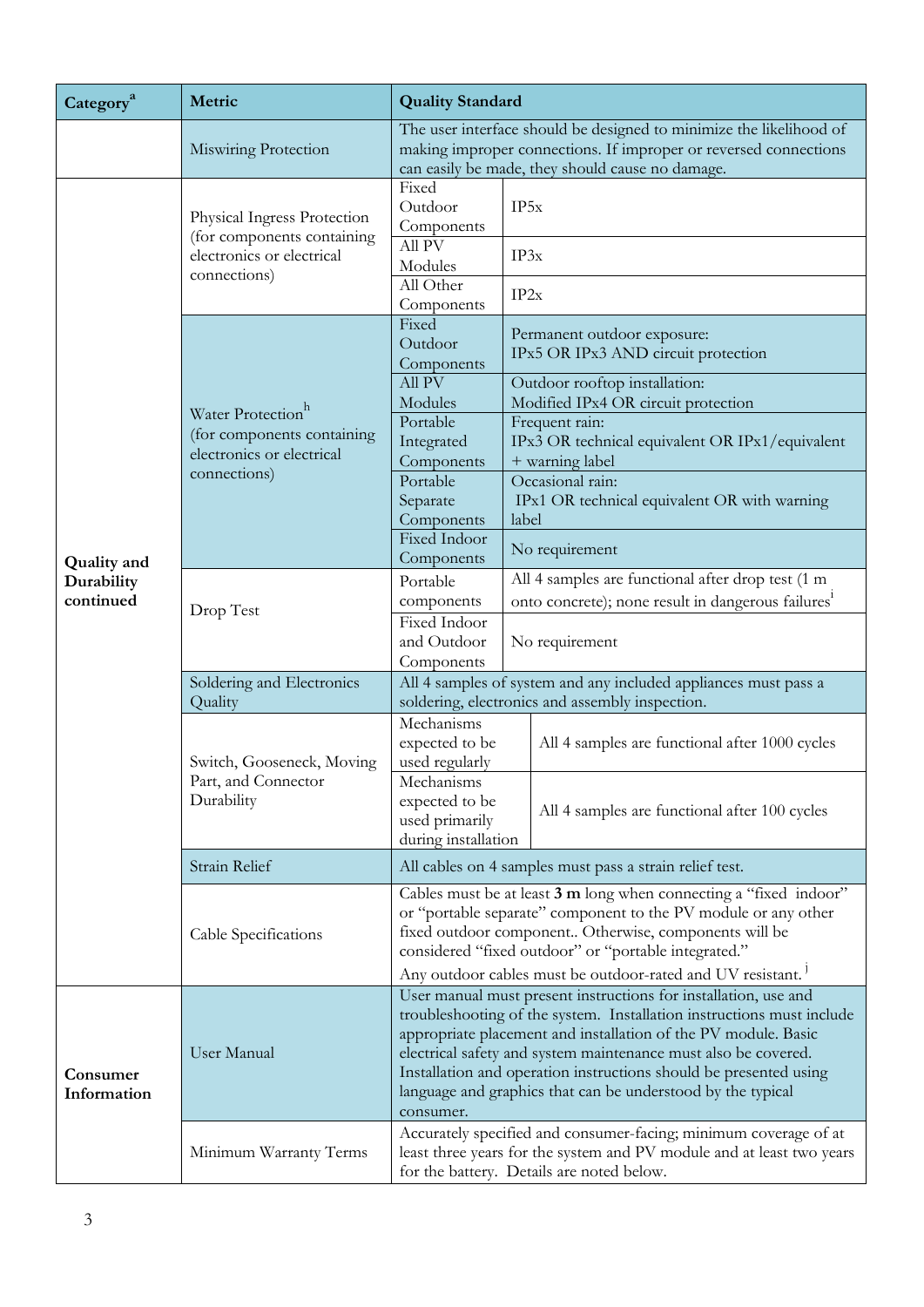**Note**: Modifications to these Quality Standards may be included in the final framework targeted for release in November 2015. Topics under review are listed below. Note that this is not an exhaustive list, nor is it guaranteed that all topics will be included in the final framework.

- o On-the-box performance reporting requirements such as daily energy service in units of watthour per solar day (Wh/day)
- o Acceptance of LM-80 data for meeting the lumen maintenance Standard
- o Modifications of the Standards to accommodate pay-as-you-go (PAYG) systems

### **Warranty Requirements Details**

To meet the Standard, Lighting Global requires that the following guidelines be followed when presenting and offering a warranty:

- The minimum warranty period is three years for the system and PV module and two years for the battery from the time of purchase by the end-user.
- The warranty must cover, at a minimum, manufacturing defects that impede operation under normal use and protection from early component failure.
- The consumer-facing warranty must explain how the consumer can access the warranty (return to point of purchase/distributor/service center, call or SMS a number, etc.), how the warranty will be executed (repair, replacement, etc.) and should advise the customer to inquire about the warranty terms prior to purchase.
- Full terms of the warranty must be available to the consumer in writing in a way that enables the end user to verify and understand the terms of the warranty prior to purchase. The written information should be in a regionally appropriate language. Consumer-facing warranties could be included on the product box or on a warranty card that is easily accessed prior to purchase.

Note that this is a *Minimum* Standard and it is up to the discretion of manufacturers and distribution partners to exceed the basic protection offered in these terms to differentiate the best quality products in the market.

#### **Other Notes**

<sup>a</sup> If a sample fails on any aspect at any point during testing, even if not during the specific test used to evaluate that aspect, the sample will still fail on the basis of that aspect. For example, if a switch stops functioning on a sample while its luminous flux is being measured, this failure would be included in the count of failures for the switch test.

<sup>b</sup> Numeric aspects, such as light output and run time, must deviate no more than 15% from advertised ratings (though it is always acceptable if actual performance is better than advertised).

 $\degree$  All ports advertised or reasonably expected to provide 12 V must maintain a voltage between 10.5 – 15 V. All ports with a USB form factor, and all 5 V ports advertised or reasonably expected to be used for mobile phone charging (including barrel plugs) must meet the following standards. These standards are based on the USB Battery Charging Specification Revision 1.2 (USB Implementers Forum, 2012).

- Minimum steady-state voltage: 4.75 V at all simulated battery voltages except the deep discharge protection voltage; 4.25 V at the deep discharge protection voltage.
- Maximum steady-state voltage: 5.25 V
- Maximum sustained current with voltage required to be within range: 0.5A. If higher a current is advertised, voltage must remain within range (4.75-5.25 V) at all currents up to advertised limit.
- Minimum undershoot voltage: 4.1 V
- Maximum overshoot voltage: 6.0 V
- Maximum undershoot time: 10 ms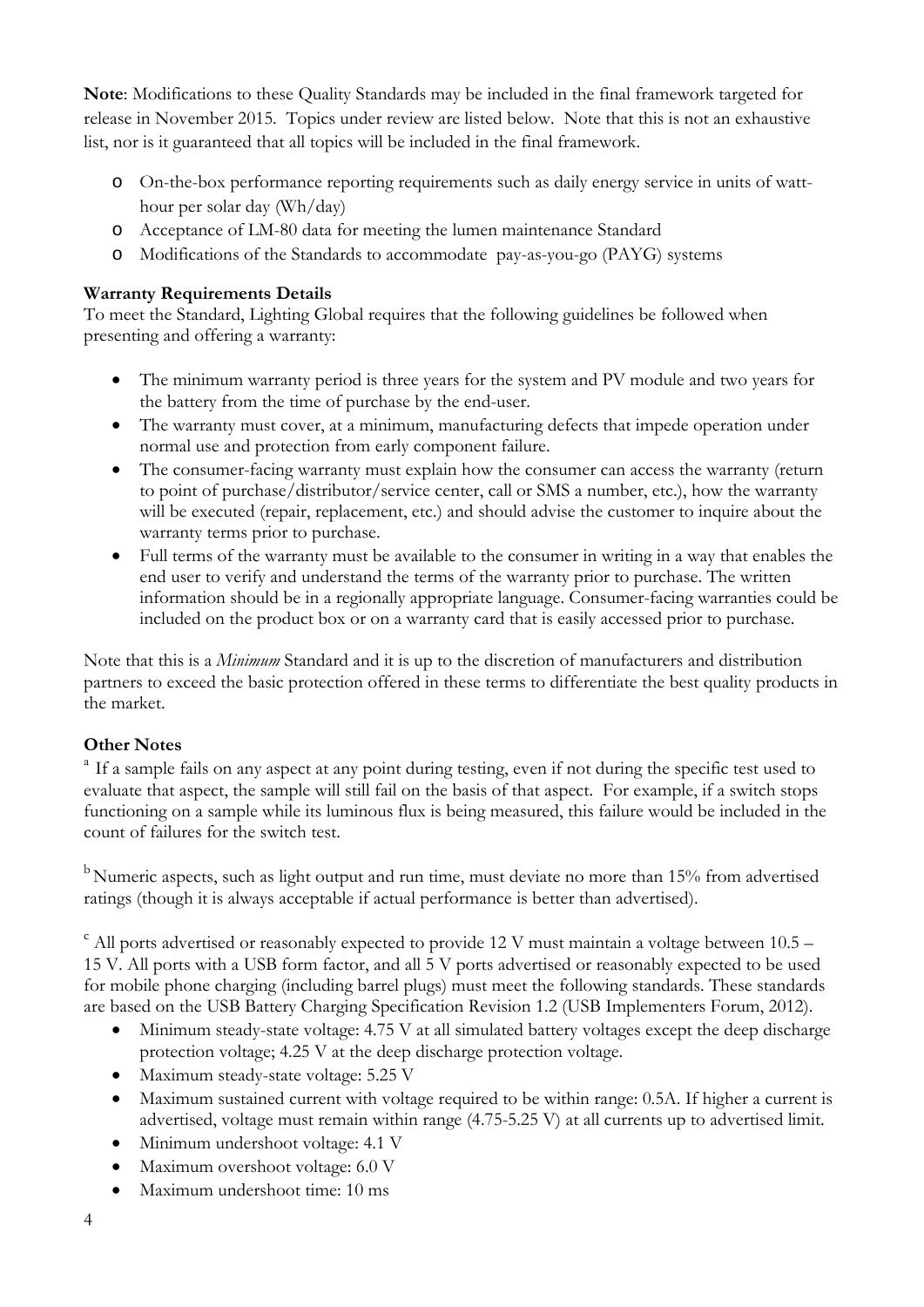<sup>d</sup> Approved marks: UL, CE, TÜV Rheinland, CCC, or similar, with accompanying valid documentation of testing by an accredited test laboratory. Detailed guidelines are described in the AC Charger Safety Approval Policy

<sup>e</sup> Tamper-evident enclosures enable a company or technician to know that a product or battery has been tampered with, but do not impede the function of the product. An example is a sticker that covers the opening to a battery case that would be torn if the enclosure were opened. Tamper-proof enclosures are those in which attempts to open or tamper with the product would result in the product either being damaged or no longer functioning. Examples include products with tamper-proof screws, welded plastic enclosures that cannot be opened, or software measures designed to disable a product if the enclosure is opened or battery is removed. Note, exceptions to this requirement are being considered for PAYG products in which the company maintains ownership of the product.

<sup>f</sup> [Table 2](#page-4-0) contains recommended battery deep discharge protection voltages during testing and [Table](#page-4-1) 3 contains recommended battery overcharge protection voltages and maximum cell temperatures specific to the five common types (i.e., chemistries) of batteries. These default values are used when determining appropriate charge controller behavior, unless alternate appropriate design values are provided by the battery manufacturer for the deep discharge protection voltage cutoff, overcharge protection voltage cutoff or maximum cell temperature. Note that the minimum voltage specification for nickel-based batteries only applies in cases where more than one cell is wired in series.

| <b>Battery type</b>                   | Recommended deep<br>discharge protection<br>voltage<br>(V/cell) | Minimum allowable<br>discharge protection<br>voltage<br>(V/cell) | Maximum allowable<br>discharge protection<br>voltage<br>(V/cell) |
|---------------------------------------|-----------------------------------------------------------------|------------------------------------------------------------------|------------------------------------------------------------------|
| Flooded lead-acid                     | $\geq 1.87$                                                     | 1.82                                                             | $- -$                                                            |
| Sealed lead-acid                      | $\geq 1.87$                                                     | 1.82                                                             | $\sim$ $\sim$                                                    |
| Lithium-ion                           | $\geq 3.00$                                                     | 2.95                                                             | $\sim$ $\sim$                                                    |
| Lithium iron phosphate<br>$\geq 2.50$ |                                                                 | 2.45                                                             | $\sim$ $\sim$                                                    |
| Nickel-metal hydride                  | $= 1.00$                                                        | 0.95                                                             | 1.10                                                             |

<span id="page-4-0"></span>**Table 2. Recommended battery deep discharge protection voltage specifications** 

<span id="page-4-1"></span>**Table 3. Recommended battery overcharge protection voltage and temperature specifications**

| <b>Battery type</b>    | Recommended<br>overcharge<br>protection voltage<br>(V/cell) | <b>Minimum</b><br>allowable<br>overcharge<br>protection voltage | <b>Maximum</b><br>allowable<br>overcharge<br>protection voltage | <b>Maximum charging</b><br>temperature<br>(°C) |
|------------------------|-------------------------------------------------------------|-----------------------------------------------------------------|-----------------------------------------------------------------|------------------------------------------------|
| Flooded lead-acid      | $\leq 2.40$                                                 | 2.35                                                            | 2.50                                                            | TBD                                            |
| Sealed lead-acid       | $= 2.40$                                                    | 2.35                                                            | 2.45                                                            | 45                                             |
| Lithium-ion            | $\leq 4.20$                                                 | $\sim$ $-$                                                      | 4.25                                                            | 45                                             |
| Lithium iron phosphate | $\leq 3.65$                                                 | $- -$                                                           | 3.70                                                            | 45                                             |
| Nickel-metal hydride   | $\leq 1.45$                                                 | $- -$                                                           | 1.50                                                            | 60                                             |

<sup>g</sup> The battery durability storage test requirement may be waived for flooded lead acid batteries which are shipped dry. In cases where batteries are shipped dry, manufacturers must provide the test labs with an adequate amount of the appropriate solution or accurately specify the density and composition of the solution to be used.

<sup>h</sup> There are two alternative water protection compliance pathways allowed by Lighting Global (i.e., these are alternatives to meeting the IP class requirements). In one alternative ("technical equivalent"), the whole system of protection (ingress protection + electronic circuit protection + manufacturing QC) is